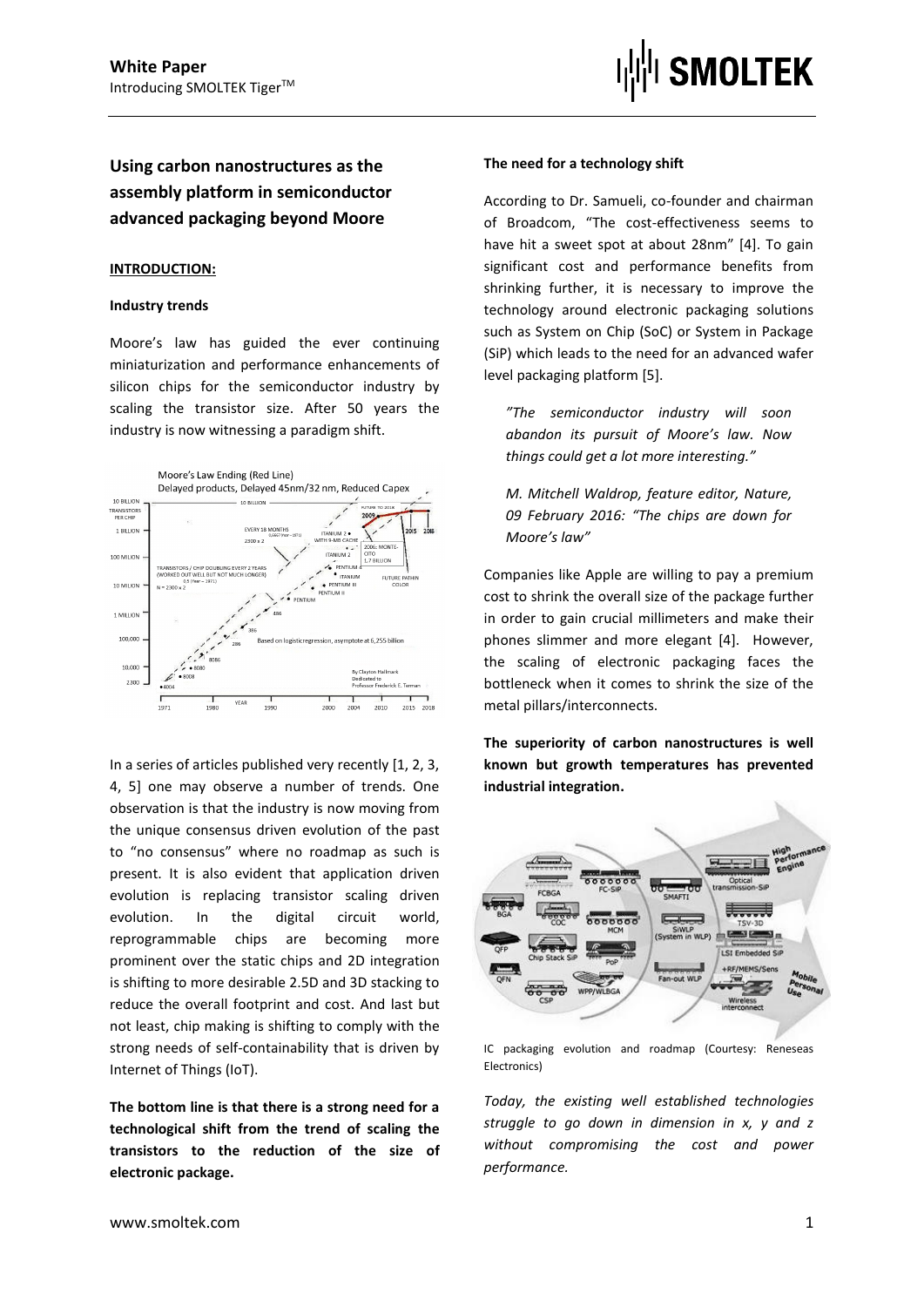

## **CORE TECHNOLOGY**

### **Background**

Smoltek's journey started in 2005 with the ambition to develop a viable process to enable growing of carbon nanostructures on a CMOS industrial platform at industry compatible temperatures; with an initial target to reach a growth temperature at 450°C.

# **Controlled growth on a substrate using CVD**

The growth related inventions over the years constitute three different paths to fulfill several technological aspects and together define the core technology. In brief, inventions cover combinations of material stacks that enable to grow nanostructures on different substrates and the freedom to tailor the positioning and properties of the grown nanostructures.



Left: nanostructures grown in "checker box" pattern Right: an array of nanostructures grown on a substrate

## **Controlling morphology and electrical properties**

Typically, the growth with a CVD method is a catalyst driven process. One aspect of the invention is to allow one extra control layer apart from the catalyst layer to interact chemically in order to enable the growth. This small trick in introducing the control layer is the pivot to provide an engineering parameter platform that can be tuned to control and optimize the properties of the nanostructures to specific requirements. Allowing for a certain degree of interdiffusion enables control over the morphology of the grown nanostructures and the electrical properties of the interface between the nanostructures and the substrate.

# **Protecting the passive and active devices on the bottom surface**

Another aspect of the core technology is the "help layer" that prevents the bottom surface with active and passive devices from being damaged during a growth process. Such a help layer becomes essential to grow nanostructures on an insulating substrate or on a confined area that needs to be protected during the CVD growth processes.

### **Controlling the interaction between layers**

The third extension of the core technology brings the flexibility to tailor and impact the growth mechanism through having a mismatch of "grain layer" distributions of the catalyst layer and the layer to grow on. Such control enables interactions between the layers and hence the growth parameters and the properties of grown nanostructures.



Left: nanostructure bumps grown from AI metal pads Right: cross section electron microscope confirming excellent solder wetting with no void formations

**Summary: The core technology involves depositing one or more layers on a substrate in order to engineer the growth of nanostructures to specifications and/or to protect the underlying device layer or the combination thereof. The process has so far proven to work down to 375<sup>o</sup>C making it compatible with CMOS compliant materials and processes.**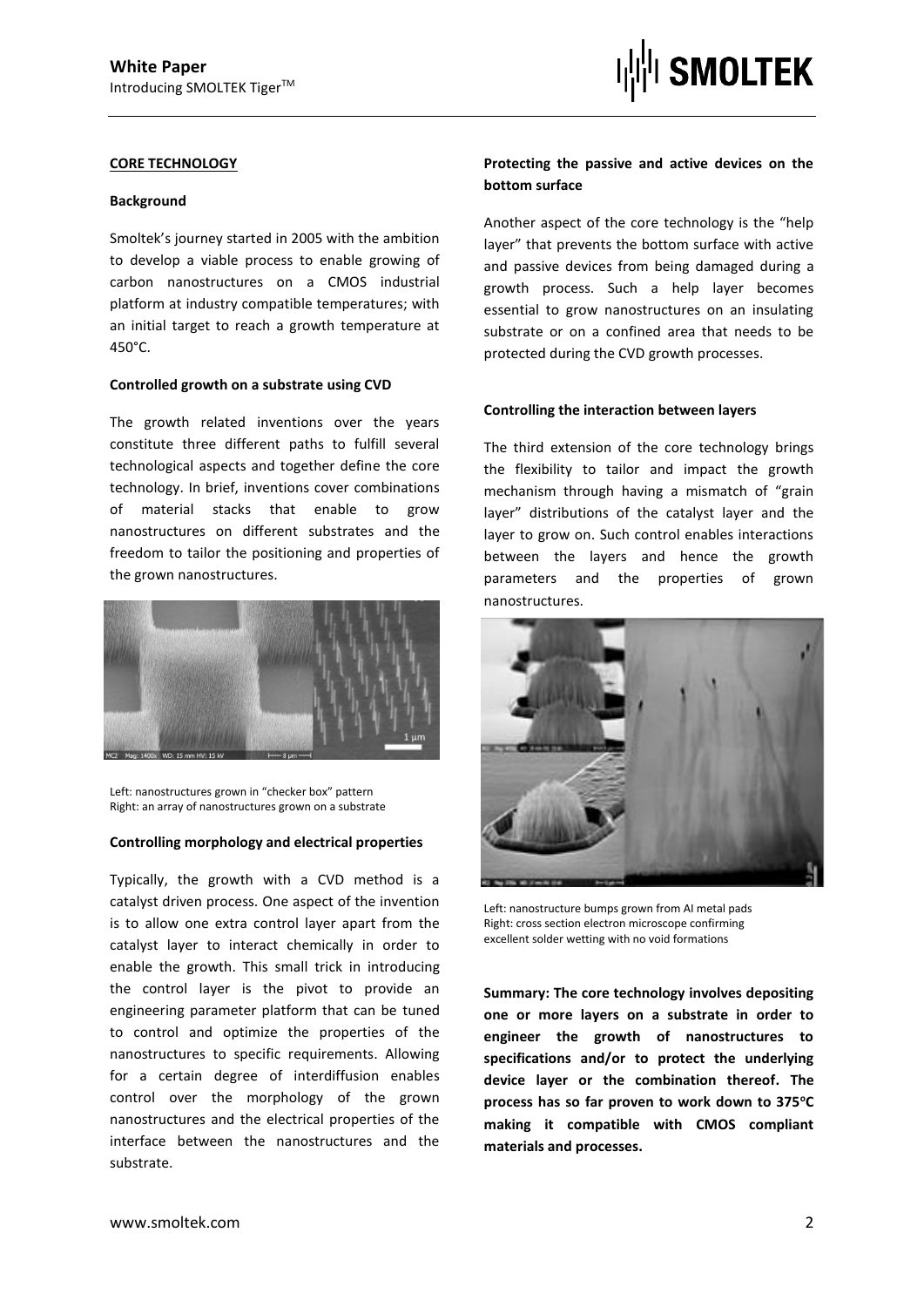

# **APPLICATIONS**

Once the growth of a nanostructure is feasible on an industrial platform, it is possible to exploit the properties of grown nanostructures for different applications. At Smoltek we have already innovated a number of demonstrators and now encourages others to do the same.

# **Smoltek Application Demonstrators**

Based on the core nanostructure growth technology Smoltek has demonstrated the following applications and functional properties by utilizing CNF's for:

Semiconductor Advanced Packaging applications – integrated on device, interposer or carrier:

- o ultra-fine flip-chip bump interconnects
- o mini super-capacitor for energy storage, filtering or decoupling
- o RF device interconnects
- o die attach films for thermal, electrical and/or mechanical purpose

Electronic components:

o electrochemical or solid-state mini supercapacitors

General properties demonstrated:

- $\checkmark$  interconnects with ohmic behavior
- $\checkmark$  high RF power drive capability
- $\checkmark$  field emission properties at a very low voltage can be used as high definition electron emitters
- $\checkmark$  selective electroplating possible based on conductive properties
- $\checkmark$  solid solder-wetted without voids at the joints, suitable for flip chip interconnects
- $\checkmark$  conformal insulator coating can be applied
- $\checkmark$  can be embedded in composites with polymer, wax, and metallic composite (CNF+plated metal, CNF+Pbfree Solder)
- $\checkmark$  mechanical properties for high aspect ratio nanoimprint stamp for pattern transfer
- $\checkmark$  die bonding to standard lead-frame, shear strength compliant with MILx1 standard using polymer adhesive

### **SMOLTEK Tiger™ - the game changer**

| 1/O        | <b>Additional functions</b> |  |
|------------|-----------------------------|--|
| Interposer |                             |  |
|            |                             |  |

SMOLTEK Tiger<sup>™</sup> is a carbon nanostructure based assembly platform targeting the next wave of advanced packaging that:

- $\triangleright$  offers 3D-shrinkage of orders of magnitude (>10x-100x) compared to existing and well established bump/pillar technologies, hence will enable to fully unleash the full power of semiconductor miniaturization.
- $\triangleright$  is simple and primarily utilizes arrays of metallic pillars enabled by nano-structures that make it suitable to mount bare dies stacked on each other or bonded to a substrate (interposer) or carrier (lead-frame).
- $\triangleright$  can be extended to include technology to embed additional functionality e.g. energy storage (solid state supercap) to offer a complete self-sustained package with tailored energy density and life time.
- $\triangleright$  enables integration of standard ICs, ASICs, FPGAs, µ-controller, memory, etc. to be configured according to the need of the end user design.

*"When we moved from transistors to integrated circuits, we shrunk an entire rack measuring about 40 cubic feet down to a single board measuring 19 x 26 inches. 3D stacking will shrink that board down to less than a square inch and we can potentially get an increase in power performance of at least 10-100 fold."*

*Bernie Meyerson, IBM's Chief Innovation Officer, Forbes, 24 February 2016: "How IBM Plans To Innovate Past Moore's Law"*

**With SMOLTEK Tiger™ the semiconductor advanced packaging industry can fulfill the need for performance boost, higher functional integration and smaller package size at an attractive cost to performance ratio for product evolution beyond Moore.**